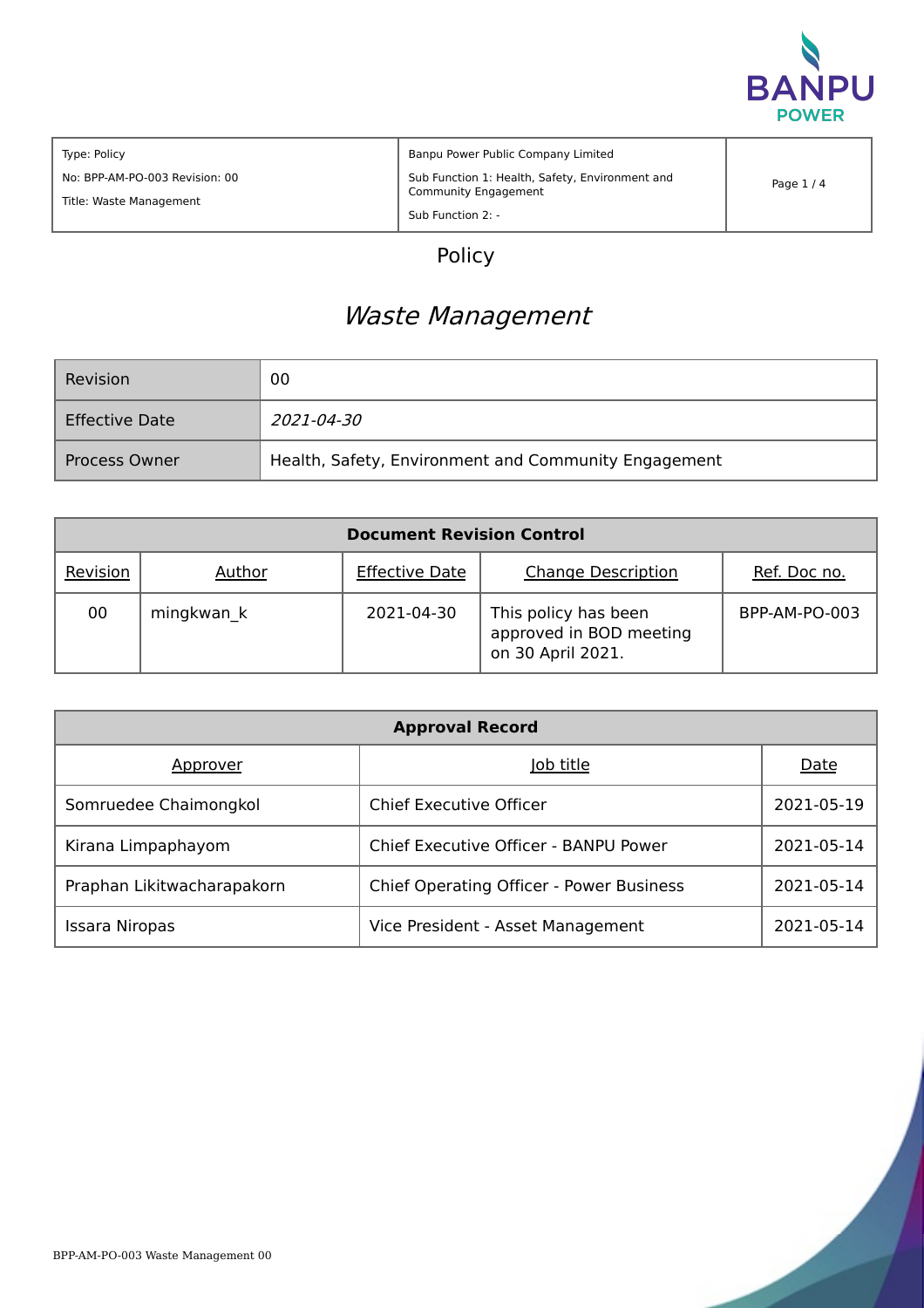

| Banpu Power Public Company Limited<br>Type: Policy<br>Sub Function 1: Health, Safety, Environment and<br>No: BPP-AM-PO-003 Revision: 00<br>Community Engagement<br>Title: Waste Management<br>Sub Function 2: - | Page $2/4$ |
|-----------------------------------------------------------------------------------------------------------------------------------------------------------------------------------------------------------------|------------|
|-----------------------------------------------------------------------------------------------------------------------------------------------------------------------------------------------------------------|------------|

# **Introduction:**

Waste is generally generated from the production process which can impact to the environment and human health. Banpu Power has recognized the impacts and integrated this issue into our environmental management system in order to ensure that waste generated from our operations are properly managed in compliance with the regulations of the countries where we operate. To mitigate impacts, Banpu Power has set the target to reduce the amount of waste disposal to the environment as well as zero hazardous waste to landfill.

## **Objective:**

For this policy we intend to;

- 1) Prevent/Minimize waste generation
- 2) Utilize resources effectively through reuse, recycling and recovery
- 3) Treat and dispose waste through environmentally friendly approaches

#### **Scope:**

The policy shall be integrated and applied to Banpu Power and our subsidiaries where we have management control. Moreover, this policy should be promoted to our joint ventures and throughout supply chain.

In implementing this policy, we establish measurable indicators and Quality Assurance Review (QAR) system to monitor and review performance in order to ensure that this policy's goals and targets could be achieved. HSEC-Corporate would conduct QAR with country in every operation once in every two years.

| <b>Definitions:</b> |  |
|---------------------|--|
|                     |  |

n/a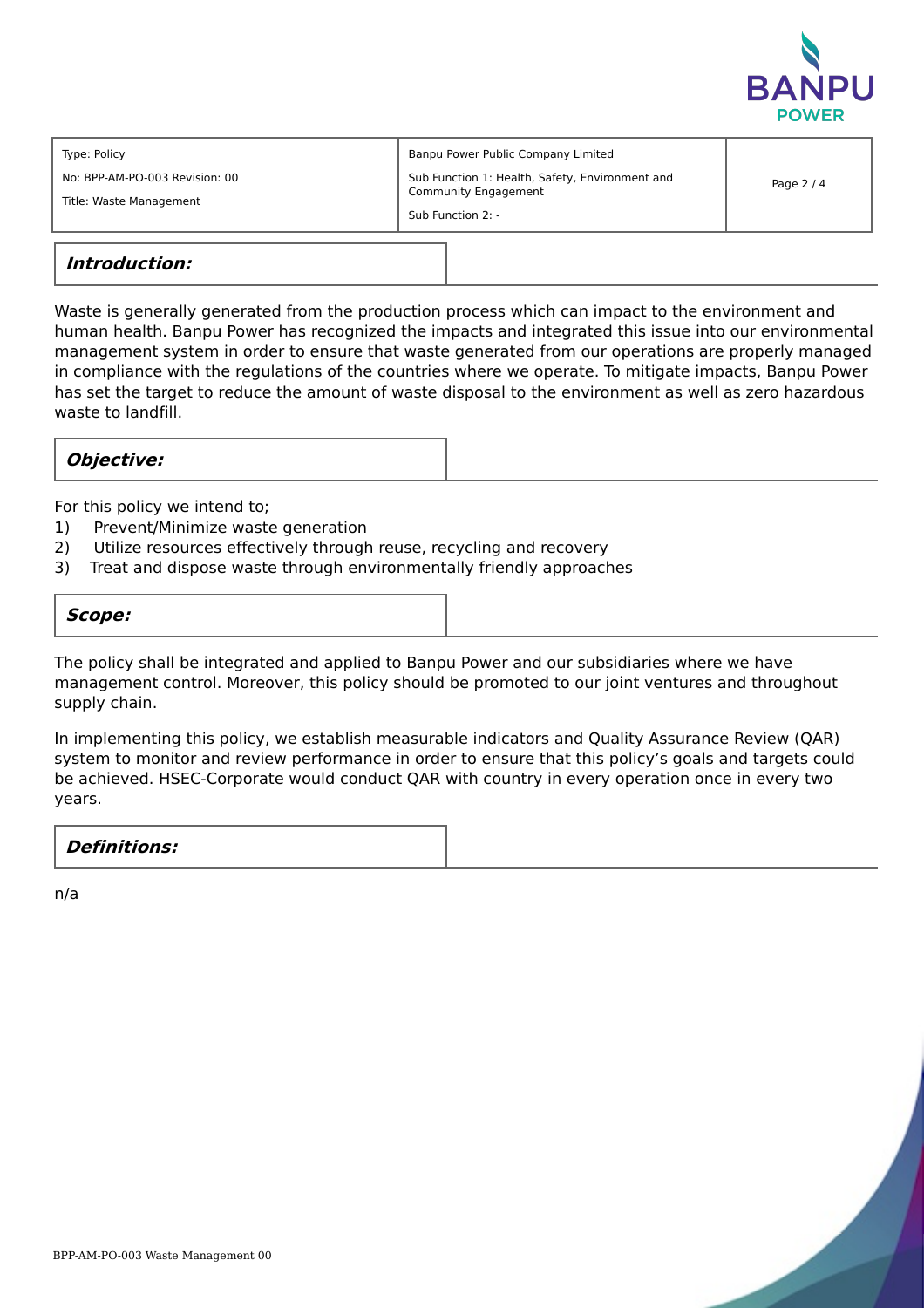

| Type: Policy                                              | Banpu Power Public Company Limited                                                           |          |
|-----------------------------------------------------------|----------------------------------------------------------------------------------------------|----------|
| No: BPP-AM-PO-003 Revision: 00<br>Title: Waste Management | Sub Function 1: Health, Safety, Environment and<br>Community Engagement<br>Sub Function 2: - | Page 3/4 |

# **Policy Statement / Principles:**

#### At Banpu Power;

1) We commit to prevent/minimize the quantities of waste generation both hazardous and nonhazardous waste by;

- Substituting raw materials or inputs with less hazardous or toxic materials, or with those whose process generate lower waste volume;
- Applying operational processes that promote materials usage efficiently, providing higher output yields, including modification of the process designs, operating conditions, or process
- controls;
- Instituting procurement measures that recognize opportunities to return usable materials; and
- Minimizing contamination of non-hazardous waste from hazardous waste by implementing stringent waste segregation.

2) We commit to effectively utilize resources through reuse, recycling and recovery by;

- Evaluating waste generating processes and identifying potentially reusable/ recyclable/ recoverable materials;
- Reintroducing waste that can be reused/recycled/recovered into the business processes or activities;
- Defining steps and methodology of reused/recycled/recovered activities including collection, sorting and reprocessing;
- Searching external market opportunities for the reused/recycled/recovered materials to increase revenue; and
- Establishing reused/recycled/recovered targets and the monitoring platform.

3) We commit to treat and dispose remaining waste through environmentally friendly approaches by;

- Seeking opportunities to treat and dispose waste with all measures that avoid potential impacts to the environment and human health; and
- Applying industry best practices to all stages of our waste management system (planning, storage, transportation, treatment and disposal, and monitoring) as appropriated.

## **Responsibility:**

- Management in all levels must hold accountability and take leadership in implementing this policy.
- Management in each country shall develop local related policy which align with this corporate policy and local regulations.
- Every employee must be aware of, promotes and implements this policy.
- Every employee is expected to extend the awareness and recognition of this policy to our partners, suppliers, contractors, subcontractors, customers and the host communities where we operate.